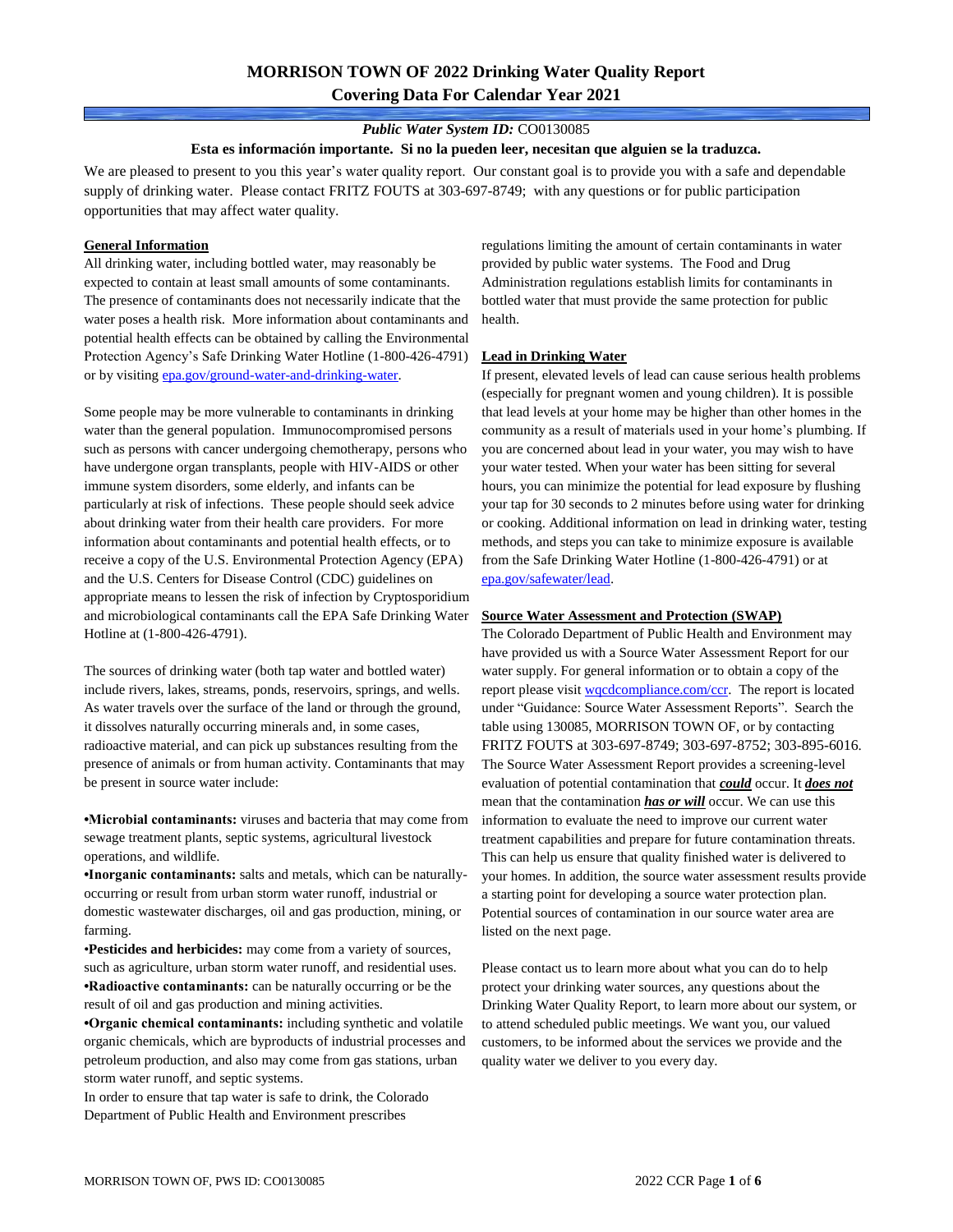## **Our Water Sources**

| <b>Sources (Water Type - Source Type)</b>                                                                                                                           | <b>Potential Source(s) of Contamination</b>                                                                                                                                                                                                                                                                                                                                                                                                                                                           |
|---------------------------------------------------------------------------------------------------------------------------------------------------------------------|-------------------------------------------------------------------------------------------------------------------------------------------------------------------------------------------------------------------------------------------------------------------------------------------------------------------------------------------------------------------------------------------------------------------------------------------------------------------------------------------------------|
| COOLEY RESERVOIR RAW WATER STORAGE (Surface Water-<br>Intake)<br><b>OPERATIONAL RESERVOIR (Surface Water-Reservoir)</b><br>BEAR CREEK INTAKE (Surface Water-Intake) | EPA Hazardous Waste Generators, EPA Chemical<br>Inventory/Storage Sites, Permitted Wastewater Discharge Sites,<br>Aboveground, Underground and Leaking Storage Tank Sites,<br>Solid Waste Sites, Existing/Abandoned Mine Sites, Other<br>Facilities, Commercial/Industrial/Transportation, High Intensity<br>Residential, Low Intensity Residential, Urban Recreational<br>Grasses, Row Crops, Fallow, Pasture / Hay, Deciduous Forest,<br>Evergreen Forest, Mixed Forest, Septic Systems, Road Miles |

### **Terms and Abbreviations**

- **Maximum Contaminant Level (MCL)** − The highest level of a contaminant allowed in drinking water.
- **Treatment Technique (TT)**  $A$  required process intended to reduce the level of a contaminant in drinking water.
- **Health-Based** − A violation of either a MCL or TT.
- **Non-Health-Based** − A violation that is not a MCL or TT.
- **Action Level (AL)** − The concentration of a contaminant which, if exceeded, triggers treatment and other regulatory requirements.
- **Maximum Residual Disinfectant Level (MRDL)** − The highest level of a disinfectant allowed in drinking water. There is convincing evidence that addition of a disinfectant is necessary for control of microbial contaminants.
- **Maximum Contaminant Level Goal (MCLG)** − The level of a contaminant in drinking water below which there is no known or expected risk to health. MCLGs allow for a margin of safety.
- **Maximum Residual Disinfectant Level Goal (MRDLG)** − The level of a drinking water disinfectant, below which there is no known or expected risk to health. MRDLGs do not reflect the benefits of the use of disinfectants to control microbial contaminants.
- **Violation (No Abbreviation)** − Failure to meet a Colorado Primary Drinking Water Regulation.
- **Formal Enforcement Action (No Abbreviation)** − Escalated action taken by the State (due to the risk to public health, or number or severity of violations) to bring a non-compliant water system back into compliance.
- **Variance and Exemptions (V/E)** − Department permission not to meet a MCL or treatment technique under certain conditions.
- **Gross Alpha (No Abbreviation)** − Gross alpha particle activity compliance value. It includes radium-226, but excludes radon 222, and uranium.
- **Picocuries per liter (pCi/L)** − Measure of the radioactivity in water.
- **Nephelometric Turbidity Unit (NTU)** − Measure of the clarity or cloudiness of water. Turbidity in excess of 5 NTU is just noticeable to the typical person.
- **Compliance Value (No Abbreviation)** Single or calculated value used to determine if regulatory contaminant level (e.g. MCL) is met. Examples of calculated values are the 90<sup>th</sup> Percentile, Running Annual Average (RAA) and Locational Running Annual Average (LRAA).
- **Average (x-bar)** − Typical value.
- **Range (R)**  $-$  Lowest value to the highest value.
- **Sample Size (n)** − Number or count of values (i.e. number of water samples collected).
- **Parts per million = Milligrams per liter (ppm = mg/L)** − One part per million corresponds to one minute in two years or a single penny in \$10,000.
- **Parts per billion = Micrograms per liter (ppb = ug/L)** − One part per billion corresponds to one minute in 2,000 years, or a single penny in \$10,000,000.
- **Not Applicable**  $(N/A)$  Does not apply or not available.
- **Level 1 Assessment** A study of the water system to identify potential problems and determine (if possible) why total coliform bacteria have been found in our water system.
- **Level 2 Assessment** A very detailed study of the water system to identify potential problems and determine (if possible) why an E. coli MCL violation has occurred and/or why total coliform bacteria have been found in our water system on multiple occasions.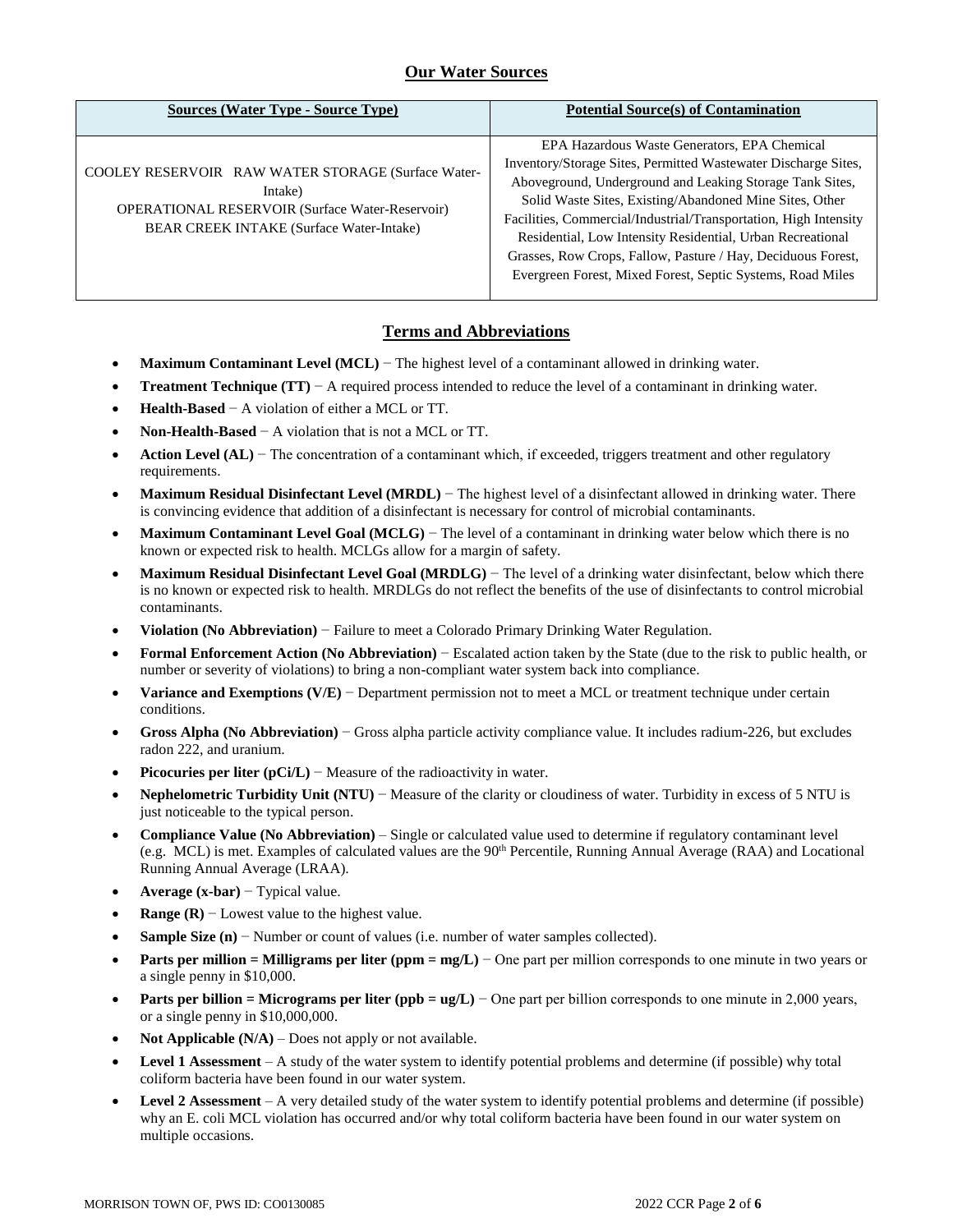### **Detected Contaminants**

MORRISON TOWN OF routinely monitors for contaminants in your drinking water according to Federal and State laws. The following table(s) show all detections found in the period of January 1 to December 31, 2021 unless otherwise noted. The State of Colorado requires us to monitor for certain contaminants less than once per year because the concentrations of these contaminants are not expected to vary significantly from year to year, or the system is not considered vulnerable to this type of contamination. Therefore, some of our data, though representative, may be more than one year old. Violations and Formal Enforcement Actions, if any, are reported in the next section of this report.

**Note:** Only detected contaminants sampled within the last 5 years appear in this report. If no tables appear in this section then no contaminants were detected in the last round of monitoring.

|                                    | Disinfectants Sampled in the Distribution System<br><b>TT Requirement:</b> At least 95% of samples per period (month or quarter) must be at least 0.2 ppm $OR$<br>If sample size is less than 40 no more than 1 sample is below 0.2 ppm<br><b>Typical Sources:</b> Water additive used to control microbes |                                                                     |                                                |                              |                               |             |  |  |  |  |
|------------------------------------|------------------------------------------------------------------------------------------------------------------------------------------------------------------------------------------------------------------------------------------------------------------------------------------------------------|---------------------------------------------------------------------|------------------------------------------------|------------------------------|-------------------------------|-------------|--|--|--|--|
| <b>Disinfectant</b><br><b>Name</b> | <b>Time Period</b>                                                                                                                                                                                                                                                                                         | <b>Results</b>                                                      | <b>Number of Samples</b><br><b>Below Level</b> | <b>Sample</b><br><b>Size</b> | <b>TT</b><br><b>Violation</b> | <b>MRDL</b> |  |  |  |  |
| Chlorine                           | December, 2021                                                                                                                                                                                                                                                                                             | Lowest period percentage of samples<br>meeting TT requirement: 100% | $\Omega$                                       | 2                            | N <sub>0</sub>                | $4.0$ ppm   |  |  |  |  |

| Lead and Copper Sampled in the Distribution System |                                |                                       |                              |                           |                                      |                                              |                                                           |                                                                               |  |  |  |
|----------------------------------------------------|--------------------------------|---------------------------------------|------------------------------|---------------------------|--------------------------------------|----------------------------------------------|-----------------------------------------------------------|-------------------------------------------------------------------------------|--|--|--|
| <b>Contaminant</b><br><b>Name</b>                  | <b>Time</b><br>Period          | 90 <sup>th</sup><br><b>Percentile</b> | <b>Sample</b><br><b>Size</b> | Unit of<br><b>Measure</b> | 90 <sup>th</sup><br>Percentile<br>AL | <b>Sample</b><br><b>Sites</b><br>Above<br>AL | 90 <sup>th</sup><br>Percentile<br>AL<br><b>Exceedance</b> | <b>Typical Sources</b>                                                        |  |  |  |
| Copper                                             | 09/08/2021<br>to<br>09/20/2021 | 0.08                                  | 20                           | ppm                       | 1.3                                  | $\theta$                                     | N <sub>0</sub>                                            | Corrosion of<br>household plumbing<br>systems; Erosion of<br>natural deposits |  |  |  |
| Lead                                               | 09/08/2021<br>to<br>09/20/2021 | $\mathfrak{D}$                        | 20                           | ppb                       | 15                                   | $\mathbf{0}$                                 | N <sub>0</sub>                                            | Corrosion of<br>household plumbing<br>systems; Erosion of<br>natural deposits |  |  |  |

| Disinfection Byproducts Sampled in the Distribution System |      |         |              |               |                |            |             |                  |                        |  |
|------------------------------------------------------------|------|---------|--------------|---------------|----------------|------------|-------------|------------------|------------------------|--|
| <b>Name</b>                                                | Year | Average | Range        | <b>Sample</b> | Unit of        | <b>MCL</b> | <b>MCLG</b> | <b>MCL</b>       | <b>Typical Sources</b> |  |
|                                                            |      |         | $Low - High$ | <b>Size</b>   | <b>Measure</b> |            |             | <b>Violation</b> |                        |  |
|                                                            |      |         |              |               |                |            |             |                  |                        |  |
| Total                                                      | 2021 | 29.16   | 16.3 to 40.7 | 8             | ppb            | 60         | N/A         | N <sub>o</sub>   | Byproduct of drinking  |  |
| Haloacetic                                                 |      |         |              |               |                |            |             |                  | water disinfection     |  |
| Acids                                                      |      |         |              |               |                |            |             |                  |                        |  |
| (HAA5)                                                     |      |         |              |               |                |            |             |                  |                        |  |
|                                                            |      |         |              |               |                |            |             |                  |                        |  |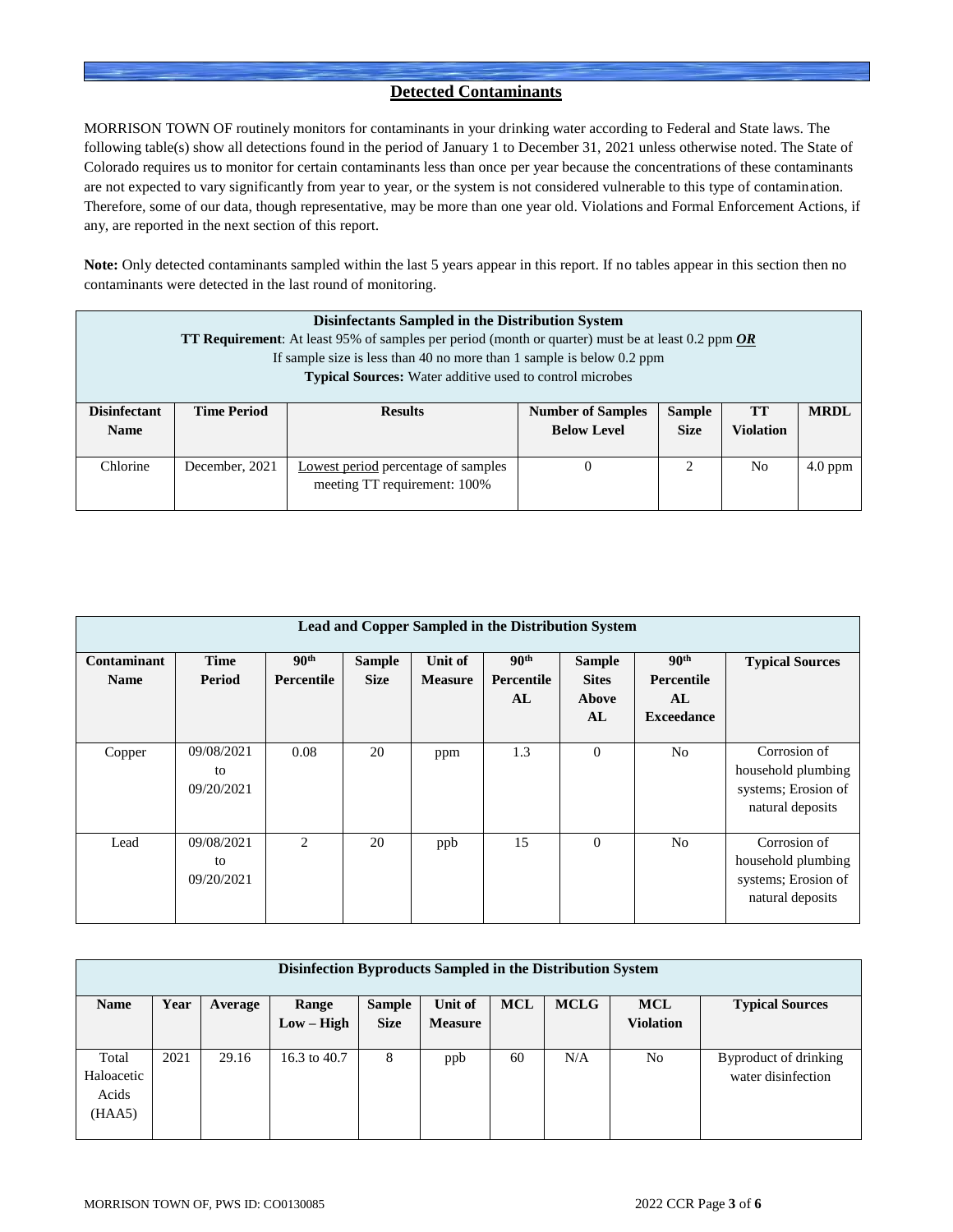| Disinfection Byproducts Sampled in the Distribution System |      |         |              |               |                |            |             |                  |                        |  |
|------------------------------------------------------------|------|---------|--------------|---------------|----------------|------------|-------------|------------------|------------------------|--|
| <b>Name</b>                                                | Year | Average | Range        | <b>Sample</b> | Unit of        | <b>MCL</b> | <b>MCLG</b> | <b>MCL</b>       | <b>Typical Sources</b> |  |
|                                                            |      |         | $Low - High$ | <b>Size</b>   | <b>Measure</b> |            |             | <b>Violation</b> |                        |  |
|                                                            |      |         |              |               |                |            |             |                  |                        |  |
| Total                                                      | 2021 | 51.34   | 39.1 to 74.8 | 8             | ppb            | 80         | N/A         | No               | Byproduct of drinking  |  |
| Trihalome                                                  |      |         |              |               |                |            |             |                  | water disinfection     |  |
| thanes                                                     |      |         |              |               |                |            |             |                  |                        |  |
| (TTHM)                                                     |      |         |              |               |                |            |             |                  |                        |  |
|                                                            |      |         |              |               |                |            |             |                  |                        |  |

|             | <b>Summary of Turbidity Sampled at the Entry Point to the Distribution System</b> |                                                                                               |                                                                              |                  |                |  |  |  |  |  |  |
|-------------|-----------------------------------------------------------------------------------|-----------------------------------------------------------------------------------------------|------------------------------------------------------------------------------|------------------|----------------|--|--|--|--|--|--|
| Contaminant | <b>Sample</b>                                                                     | <b>Level Found</b>                                                                            | <b>TT Requirement</b>                                                        | <b>TT</b>        | <b>Typical</b> |  |  |  |  |  |  |
| <b>Name</b> | Date                                                                              |                                                                                               |                                                                              | <b>Violation</b> | <b>Sources</b> |  |  |  |  |  |  |
| Turbidity   | Date/Month:<br><b>Nov</b>                                                         | Highest single measurement:<br>0.097 NTU                                                      | Maximum 0.5 NTU for any single<br>measurement                                | N <sub>o</sub>   | Soil Runoff    |  |  |  |  |  |  |
| Turbidity   | Month:<br>Dec                                                                     | Lowest monthly percentage of<br>samples meeting TT requirement<br>for our technology: $100\%$ | In any month, at least 95% of<br>samples must be less than 0.1<br><b>NTU</b> | N <sub>o</sub>   | Soil Runoff    |  |  |  |  |  |  |

| Radionuclides Sampled at the Entry Point to the Distribution System |      |         |                       |                              |                           |            |             |                                |                                |  |
|---------------------------------------------------------------------|------|---------|-----------------------|------------------------------|---------------------------|------------|-------------|--------------------------------|--------------------------------|--|
| Contaminant<br><b>Name</b>                                          | Year | Average | Range<br>$Low - High$ | <b>Sample</b><br><b>Size</b> | Unit of<br><b>Measure</b> | <b>MCL</b> | <b>MCLG</b> | <b>MCL</b><br><b>Violation</b> | <b>Typical Sources</b>         |  |
| Gross Alpha                                                         | 2020 | 0.6     | $0.6 \text{ to } 0.6$ |                              | pCi/L                     | 15         | $\Omega$    | N <sub>0</sub>                 | Erosion of<br>natural deposits |  |
| Combined<br>Radium                                                  | 2020 | 0.8     | $0.8 \text{ to } 0.8$ |                              | pCi/L                     | 5          | $\Omega$    | N <sub>0</sub>                 | Erosion of<br>natural deposits |  |
| Combined<br>Uranium                                                 | 2021 | 3.25    | $0$ to $10$           | 4                            | ppb                       | 30         | $\theta$    | N <sub>0</sub>                 | Erosion of<br>natural deposits |  |

| Inorganic Contaminants Sampled at the Entry Point to the Distribution System |      |         |                         |               |                |            |                |                  |                        |  |
|------------------------------------------------------------------------------|------|---------|-------------------------|---------------|----------------|------------|----------------|------------------|------------------------|--|
| Contaminant                                                                  | Year | Average | Range                   | <b>Sample</b> | Unit of        | <b>MCL</b> | <b>MCLG</b>    | <b>MCL</b>       | <b>Typical Sources</b> |  |
| <b>Name</b>                                                                  |      |         | $Low - High$            | <b>Size</b>   | <b>Measure</b> |            |                | <b>Violation</b> |                        |  |
|                                                                              |      |         |                         |               |                |            |                |                  |                        |  |
| Barium                                                                       | 2021 | 0.04    | $0.04 \text{ to } 0.04$ |               | ppm            | 2          | $\overline{c}$ | N <sub>0</sub>   | Discharge of           |  |
|                                                                              |      |         |                         |               |                |            |                |                  | drilling wastes;       |  |
|                                                                              |      |         |                         |               |                |            |                |                  | discharge from         |  |
|                                                                              |      |         |                         |               |                |            |                |                  | metal refineries;      |  |
|                                                                              |      |         |                         |               |                |            |                |                  | erosion of natural     |  |
|                                                                              |      |         |                         |               |                |            |                |                  | deposits               |  |
|                                                                              |      |         |                         |               |                |            |                |                  |                        |  |